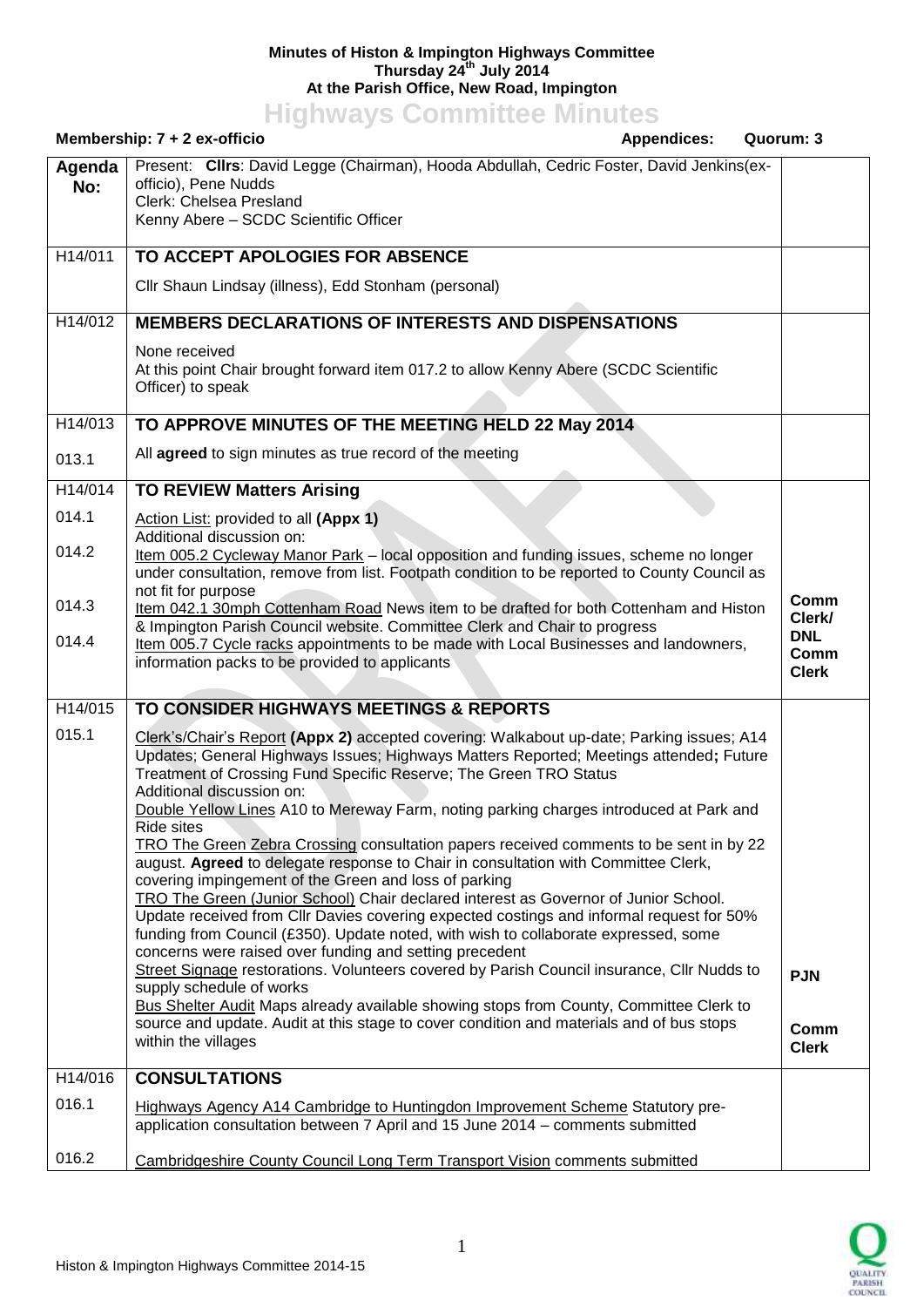| H14/017 | <b>OTHER MATTERS and CORRESPONDENCE</b>                                                                                                                                                                                                                                                                                                                                                                                                                                                                                                                                                                                                                                                 |                       |
|---------|-----------------------------------------------------------------------------------------------------------------------------------------------------------------------------------------------------------------------------------------------------------------------------------------------------------------------------------------------------------------------------------------------------------------------------------------------------------------------------------------------------------------------------------------------------------------------------------------------------------------------------------------------------------------------------------------|-----------------------|
| 017.1   | Hain Daniels Traffic Movements - To Review Chequers Road signage for HGVs- Mr Vidler<br>not present at meeting. Cllr Jenkins had visited nearby resident with concerns of HGV<br>entering the site at night. Clerk to contact Mr Vidler for update on changes made to HGV<br>entering the site at night, and invite to the next committee meeting to review position of<br>signage on Chequers Road                                                                                                                                                                                                                                                                                     |                       |
| 017.2   | A14 Traffic Data - Speaker Kenny Abere (SCDC Scientific Officer).<br>Standing Orders suspended. Mr Abere spoke to data from 15th April - 15th July during the<br>50 mph restricted period on the A14. Data is usually examined over a 12 month so was just<br>for information and cannot be conclusive. Discussion outlined:<br>- Monitoring Stations positioned at Orchard Park and Impington Farm south of the A14<br>- No monitoring is performed north<br>- Tubes on lamps at The Coppice, automatic Monitoring Stations<br>- Testing 7 different pollutants<br>- Average pollutant levels have to exceed a threshold a certain number of times in a period<br>to be non-conformant |                       |
|         | - Available data show few threshold being exceeded and few non-conformances for south of                                                                                                                                                                                                                                                                                                                                                                                                                                                                                                                                                                                                |                       |
|         | the A14<br>- PM2.5 regulate measuring from 2020, SCDC have started informal measuring in Girton                                                                                                                                                                                                                                                                                                                                                                                                                                                                                                                                                                                         |                       |
|         | Mr Abere was thanked by Committee and left the meeting                                                                                                                                                                                                                                                                                                                                                                                                                                                                                                                                                                                                                                  |                       |
| 017.3   | <b>Update of Active Schemes covering</b><br>The Green, Station Road crossing proposal - Cllrs Legge and Jenkins meeting Karen<br>Lunn (County Council) 25 <sup>th</sup> July for project update. Work expected to start August 2014                                                                                                                                                                                                                                                                                                                                                                                                                                                     | <b>DNL/DJD</b>        |
| 017.4   | StAC Junction Improvements - Project to widen footpath outside StAC to create more<br>pedestrian space, crossing to island and widening of footpath on School Hill. One way<br>traffic options to be discussed at meeting with Karen Lunn at meeting 25 <sup>th</sup> July                                                                                                                                                                                                                                                                                                                                                                                                              | /KL                   |
| 017.5   | Road Resurfacing - B1049 over a six week period commencing 3 August. Road<br>closures expected; The Green traffic lights to Holiday Inn, date to be confirmed;<br>Youngman Avenue; Glebe Way to Cottenham in progress, to be discussed with Karen<br>Lunn 25 <sup>th</sup> July on site                                                                                                                                                                                                                                                                                                                                                                                                 |                       |
| 017.6   | The Coppice Bus Stop - Bus Boost Scheme. Shelter due to be installed end of July to<br>include covered seating                                                                                                                                                                                                                                                                                                                                                                                                                                                                                                                                                                          |                       |
| 017.7   | New Road, Station Road, Cambridge Road Scheme - to include double yellow lines,<br>consultation update from Karen Lunn 25 <sup>th</sup> July<br>New Road Parking on village events - letter received from resident, Committee Clerk to<br>respond notifying of double yellow lines due to be painted on New Road (school side of<br>road)                                                                                                                                                                                                                                                                                                                                               | Comm<br><b>Clerk</b>  |
| 017.8   | Northern Corridor Funding - Scheme Update. Two schemes entered: Approach to 14<br>junction 2 lanes; Widening of road at The Green, outside Rose & Crown, safer right turn,<br>results expected September/October. Feasibility Cycle Study Histon Road also entered                                                                                                                                                                                                                                                                                                                                                                                                                      |                       |
| 017.9   | Guided Busway Overgrowth/Lighting proposals<br>Overgrowth Committee Clerk to contact maintenance team regarding clearance on<br>maintenance track, noting clearance on one side has taken place<br>Lighting County considered column lighting along busway north of A14 but stated that<br>Parish Councils were not supportive. Committee needs to decide and formally state<br>support if lighting is wanted, item for next agenda                                                                                                                                                                                                                                                     | Comm<br><b>Clerk</b>  |
| 017.10  | Minor Highways Improvement Schemes Application forms received. Schemes outlined:<br>• High Street Pedestrian Improvements<br>• Pages Close, The Dole, Kingsway Pedestrian Improvements<br>Shared use green road, leading to Junior School<br>• Lone Tree Avenue verge                                                                                                                                                                                                                                                                                                                                                                                                                   | <b>Next</b><br>agenda |